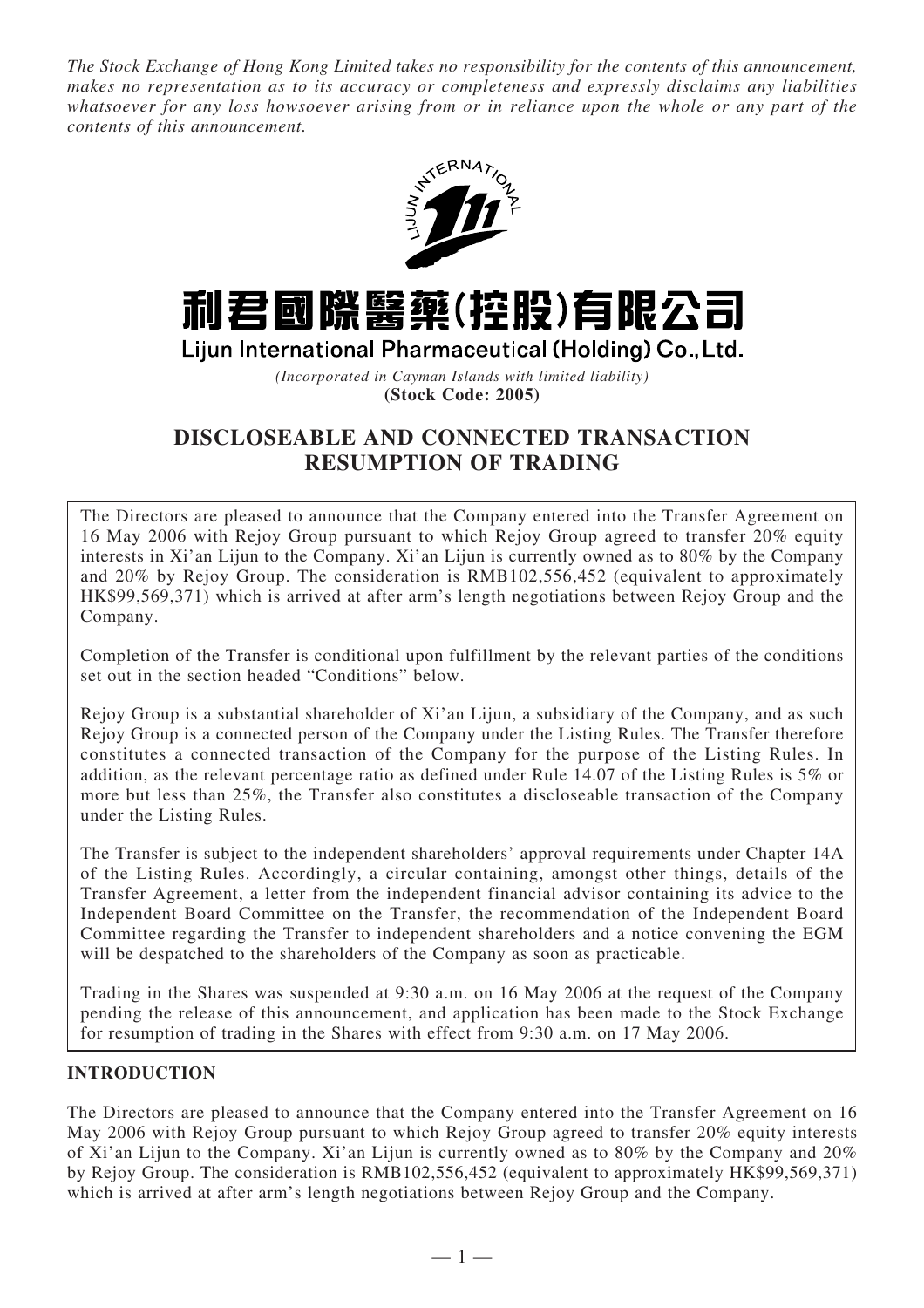## **THE TRANSFER AGREEMENT**

#### **Date**

16 May 2006

#### **Parties**

Vendor: Rejoy Group, a substantial shareholder of Xi'an Lijun (a subsidiary of the Company)

Purchaser: The Company

#### **Consideration**

Pursuant to the Transfer Agreement, the Company will pay a consideration of RMB102,556,452 (equivalent to approximately HK\$99,569,371) to Rejoy Group.

The consideration was arrived at after arm's length negotiations between the Company and Rejoy Group with reference to the valuation of Xi'an Lijun at RMB 405,874,995.49 as at 31 December 2005 prepared by 中宇資產評估有限責任公司, a qualified valuer in the PRC. The valuation was prepared in accordance with the requirement of the "Provisional Rules on Transfer of Stated-owned Property Rights" 《企業國有產權轉讓管理暫行辨法》. As confirmed by the PRC legal adviser of the Company, the "Provisional Rules on Transfer of State-owned Property Rights" are applicable as Rejoy Group, the vendor, is a solely state-owned company in the PRC. The Directors have confirmed that the valuer is independent to the Company and Rejoy Group. The expertise of the valuer is in the valuation of plants and equipment. The valuer has used the cost method in the valuation of Xi'an Lijun.

The consideration agreed under the Transfer Agreement represents an approximate 26.34% premium of the valuation of Xi'an Lijun which the Directors consider to be fair and reasonable in view of the pharmaceutical industry in the PRC. In particular, the Board noted that the consideration also represents a price-to-earning ratio of approximately 4.41 times which is substantially lower than that of the Company as at the date of this announcement (which is approximately 10.02 times). Furthermore, Xi'an Lijun is the main operating subsidiary of the Company.

Xi'an Lijun has a registered capital of RMB210.9 million as at the date of this announcement. As confirmed by capital verification report(s) on Xi'an Lijun, the registered capital of Xi'an Lijun has been fully paid up, with Rejoy Group having paid up its portion of the registered capital.

#### **Payment**

Subject to the satisfaction of the conditions under the Transfer Agreement, the consideration shall be satisfied in full by remittance in Hong Kong Dollars within 1 month upon obtaining the approval as set out in paragraph (b) in the section headed "Conditions" below. The consideration shall be satisfied in cash in full and the Directors' present intention is that such consideration will be wholly funded by bank financing.

#### **Conditions**

Completion of the Transfer is conditional upon, amongst other things, the following conditions precedent being satisfied:

(a) in respect of the Transfer, both parties having complied with their respective internal approval procedures, including but not limited to the procedures as set out in their respective articles of association or their respective internal control procedures, and having obtained all written approvals in accordance with such procedures. In addition, both parties having received a duplicate copy of the aforesaid internal approval documents in relation to the Transfer Agreement from the other party;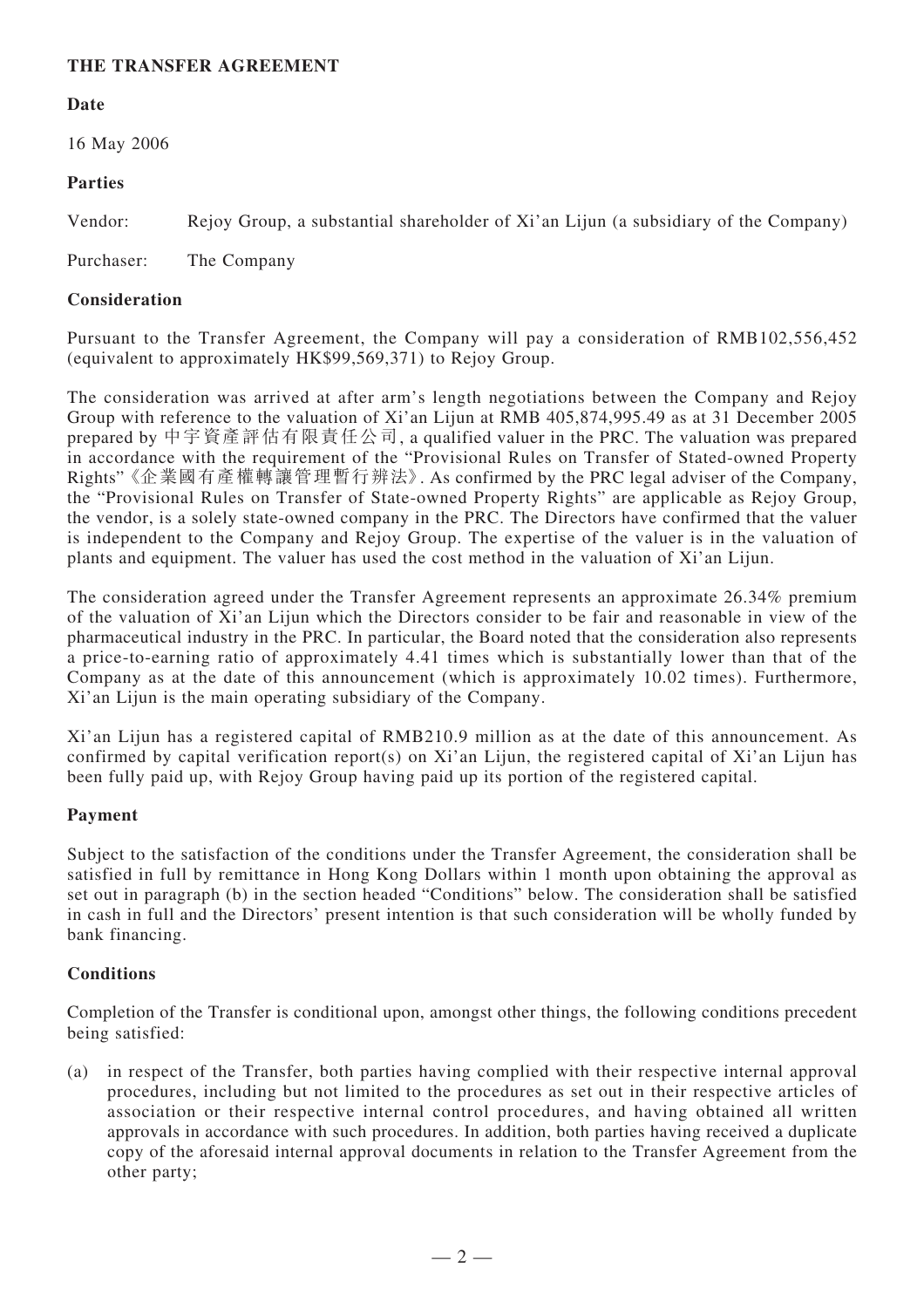- (b) necessary approvals for the Transfer Agreement having been obtained from the State-owned Assets Supervision and Administration Commission of Shaanxi Provincial People's Government (陝西省人民政府國有資產監督管理委員會);
- (c) necessary approvals for the Transfer Agreement having been obtained from the Department of Commerce of Shaanxi Provincial People's Government(陝西省商務廳);
- (d) a wholly-foreign owned enterprise business licence(外商獨資工商登記)having been obtained from the PRC business registration authority(工商登記管理機關); and
- (e) in respect of the Transfer, the Company having complied with the requirements under the Listing Rules, including the passing of a resolution for approving the Transfer by the independent shareholders of the Company at the EGM.

If the above conditions are not fulfilled on or before 31 October 2006 or such other time as the parties may agree, the Transfer Agreement shall be of no effect and all rights and obligations of all parties under the Transfer Agreement shall lapse.

## **SHAREHOLDING STRUCTURE OF XI'AN LIJUN**

Set out below is the shareholding structure of Xi'an Lijun before and after the Completion of the Transfer.

Before the Completion of the Transfer and as at the date of this announcement:



After the Completion of the Transfer:



#### **INFORMATION ON XI'AN LIJUN**

Xi'an Lijun, the principal non wholly-owned subsidiary of the Company, is engaged in the development, manufacture and distribution of pharmaceutical products in the PRC. The production plant of Xi'an Lijun is located in Xi'an City of Shaanxi Province and has a registered capital of RMB210.9 million as at the date of this announcement. Xi'an Lijun is one of the leading pharmaceutical manufacturers in the PRC and produces more than 100 pharmaceutical products (such as in forms of tablets, capsule, granule, injection, powder for injection and lyophilized powder for injection) for the pharmaceutical market in the PRC.

Pursuant to the restructuring of the Group for the listing of the Shares, the Company acquired an aggregate of 80% of the equity interests in Xi'an Lijun in December 2004 from parties who are not connected with Rejoy Group. Please refer to page 71 of the Prospectus for further information in that regard.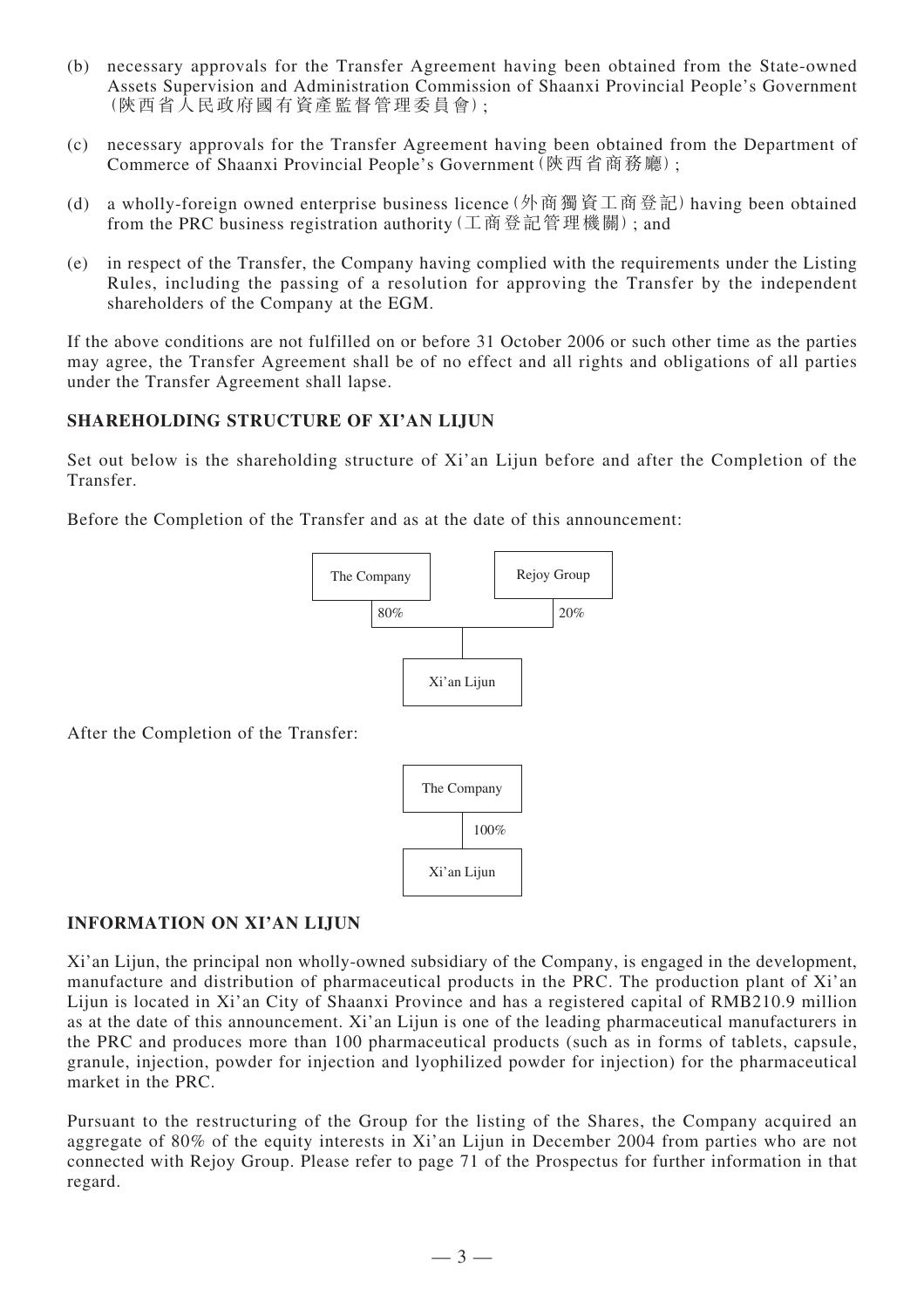The following sets out a summary of the audited consolidated income statement and the balance sheet of Xi'an Lijun for the two years ended 31 December 2005 prepared in accordance with the PRC accounting standards.

|                          | <b>Year ended 31 December</b> |              |
|--------------------------|-------------------------------|--------------|
|                          | 2005                          | 2004         |
|                          | $RMB$ ('000)                  | $RMB$ ('000) |
| Turnover                 | 882,570                       | 897,997      |
| Profit/(Loss) before tax | 137,342                       | 137,293      |
| Profit/(Loss) after tax  | 137,342                       | 114,663      |
| Total assets             | 876,006                       | 872,979      |
| Total liabilities        | 393,953                       | 524,392      |
| Net book value           | 482,053                       | 348,587      |

The difference in the valuation and net book value of Xi'an Lijun is mainly attributed to adjustments arising from proposed dividend and provision on Staff Welfare Fund.

#### **INFORMATION ON REJOY GROUP**

Rejoy Group is a company established in the PRC and is 100% held by Shaanxi Pharmaceutical Company(陝西省醫藥總公司), which is under the direct supervision of the Shaanxi Provincial Government(陝西省人民政府).

Rejoy Group is an investment holding company which has two principal subsidiaries as at the date of this announcement, including Shaanxi Xi'an Pharmaceutical Factory (陝西省西安製藥廠) and Xi'an Rejoy Medicine Co., Ltd.(西安利君醫藥有限責任公司)

Rejoy Group was one of the promoters of Xi'an Lijun at the time of its establishment on 28 November 1999.

Rejoy Group has no other relationship with the Group save that Mr. Wu Qin and Mr. Wu Zhihong, executive Directors, are also directors of Rejoy Group. Please refer to page 142 of the Prospectus on this issue.

#### **REASONS FOR THE PURCHASE**

The Group is principally engaged in the research, development, manufacture and sale of a wide range of pharmaceutical products which can be broadly categorised into finished medicines and bulk pharmaceuticals.

As set out in the Prospectus, the Company has the intention to purchase the remaining 20% of Xi'an Lijun from Rejoy Group after the listing of the Shares on the Stock Exchange. As at the date hereof, Xi'an Lijun is the principal non wholly-owned subsidiary of the Company. The Directors are of the view that the purchase of the remaining 20% equity interests in Xi'an Lijun will provide a good opportunity to the Company to take the full operation benefits from Xi'an Lijun in the pharmaceutical industry in the PRC. In addition, when Xi'an Lijun becomes a wholly-owned subsidiary of the Company, Xi'an Lijun's profits will be fully attributed to the shareholders of the Company. The Directors believe that the terms of the Transfer, which was determined on an arm's length basis, are fair and reasonable and in the interests of the shareholders of the Company as a whole.

#### **GENERAL**

Rejoy Group is a substantial shareholder of Xi'an Lijun, a subsidiary of the Company, and as such Rejoy Group is a connected person of the Company under the Listing Rules. The Transfer therefore constitutes a connected transaction of the Company for the purpose of the Listing Rules. In addition, as the relevant percentage ratio as defined under Rule 14.07 of the Listing Rules is 5% or more but less than 25%, the Transfer also constitutes a discloseable transaction of the Company under the Listing Rules.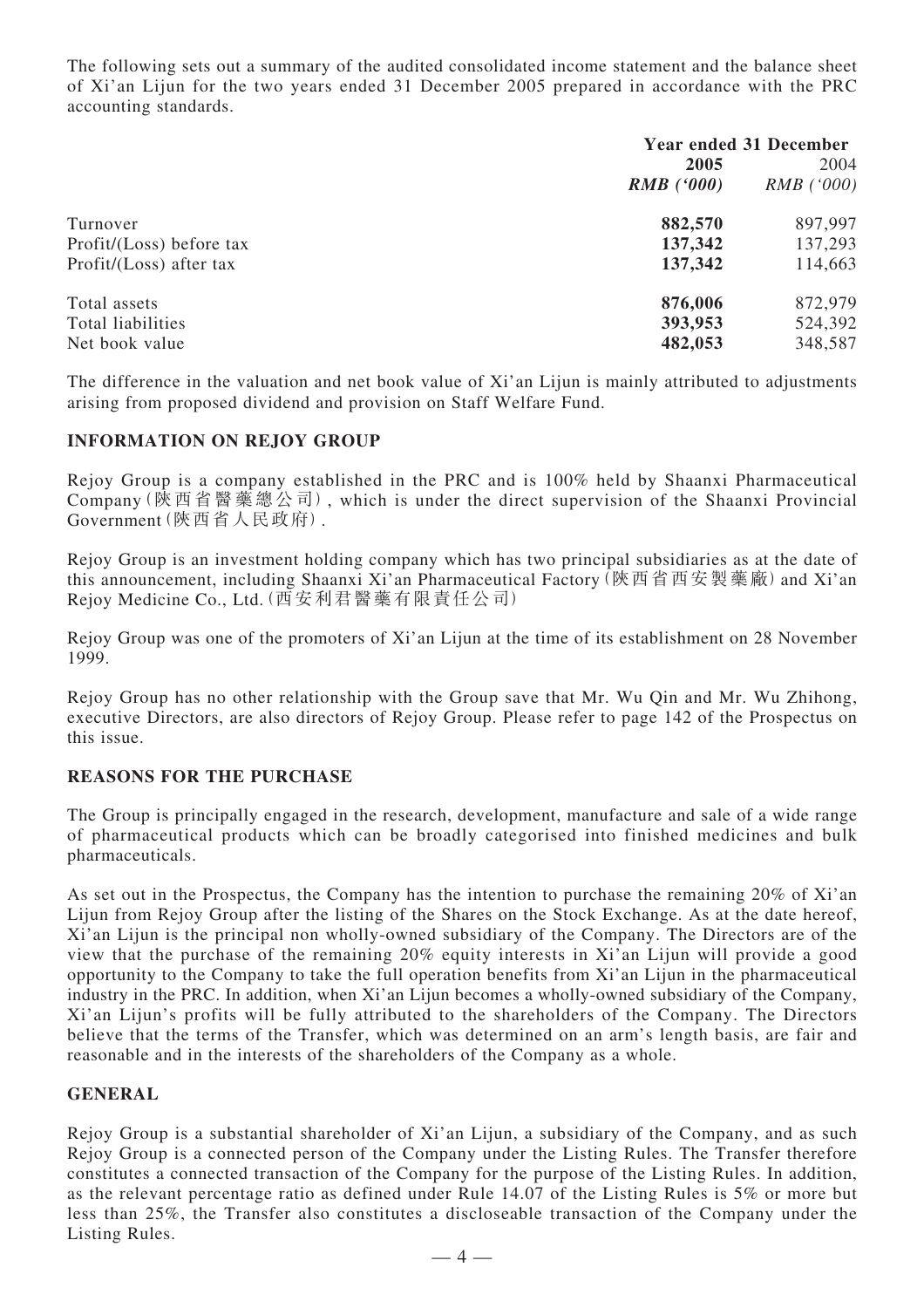As each of the relevant percentage ratios (other than the profits ratio) is equal to or more than 2.5% but less than 25% and the total consideration for the Transfer is more than HK\$10,000,000, the Transfer is subject to approval by the independent shareholders under Chapter 14A of the Listing Rules.

The Directors have appointed the Independent Board Committee comprising the three independent non-executive Directors to advise the independent shareholders as to the fairness and reasonableness of the Transfer. An independent financial advisor would also be appointed to advise the Independent Board Committee and independent shareholders in relation to the Transfer.

A circular containing, amongst other things, details of the Transfer Agreement, a letter from the independent financial advisor containing its advice to the Independent Board Committee on the Transfer, the recommendation of the Independent Board Committee regarding the Transfer to independent shareholders and a notice convening the EGM will be despatched to the shareholders of the Company as soon as practicable.

To the best of the Directors' knowledge, information and belief after making all reasonable enquiries, no shareholder of the Company is required to abstain from voting at the EGM.

#### **RESUMPTION OF TRADING**

Trading in the Shares was suspended at 9:30 a.m. on 16 May 2006 at the request of the Company pending the release of this announcement, and application has been made to the Stock Exchange for resumption of trading in the Shares with effect from 9:30 a.m. on 17 May 2006.

## **DEFINITIONS**

In this announcement, unless the context otherwise requires, the following terms shall have the respective meanings ascribed opposite them:

| "Board"                          | the board of directors of the Company                                                                                                                                                  |
|----------------------------------|----------------------------------------------------------------------------------------------------------------------------------------------------------------------------------------|
| "Company"                        | Lijun International Pharmaceutical (Holding) Co., Ltd., a company<br>incorporated in Cayman Islands with limited liability and the shares of which<br>are listed on the Stock Exchange |
| "Completion"                     | the completion of the Transfer                                                                                                                                                         |
| "Directors"                      | the directors of the Company                                                                                                                                                           |
| "EGM"                            | an extraordinary general meeting of the Company proposed to be convened<br>for approval of, amongst other things, the Transfer Agreement                                               |
| "Group"                          | the Company and its subsidiaries                                                                                                                                                       |
| "Hong Kong"                      | the Hong Kong Special Administrative Region of the PRC                                                                                                                                 |
| "Independent Board<br>Committee" | an independent committee of Directors appointed to advise the independent<br>shareholders in respect of the Transfer                                                                   |
| "Listing Rules"                  | the Rules Governing the Listing of Securities on the Stock Exchange                                                                                                                    |
| "PRC"                            | the People's Republic of China                                                                                                                                                         |
| "Prospectus"                     | the prospectus of the Company dated 2 December 2005                                                                                                                                    |
| "Rejoy Group"                    | Rejoy Group Limited Liability Company (利君集團有限責任公司), a<br>company established in the PRC with limited liability                                                                         |